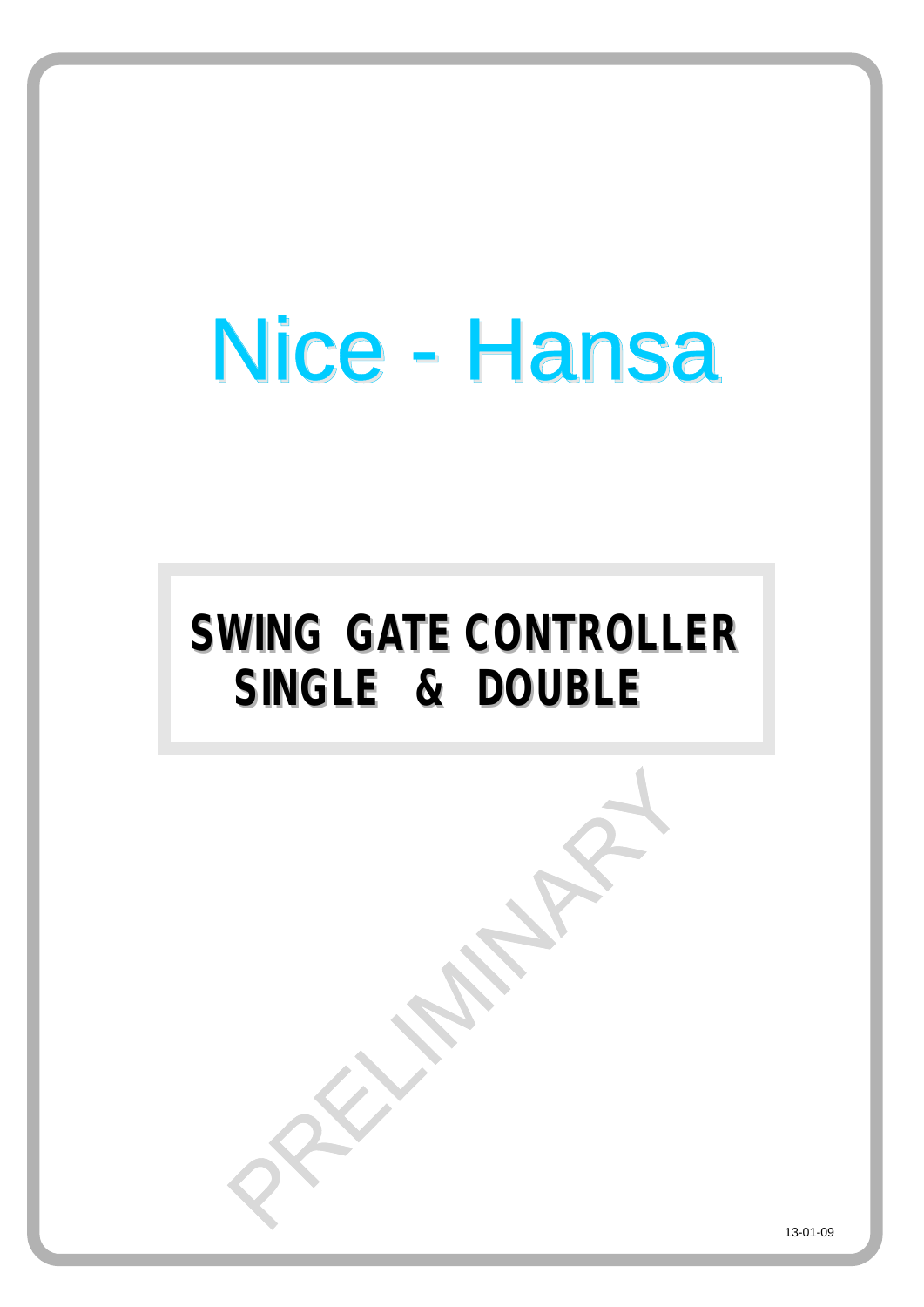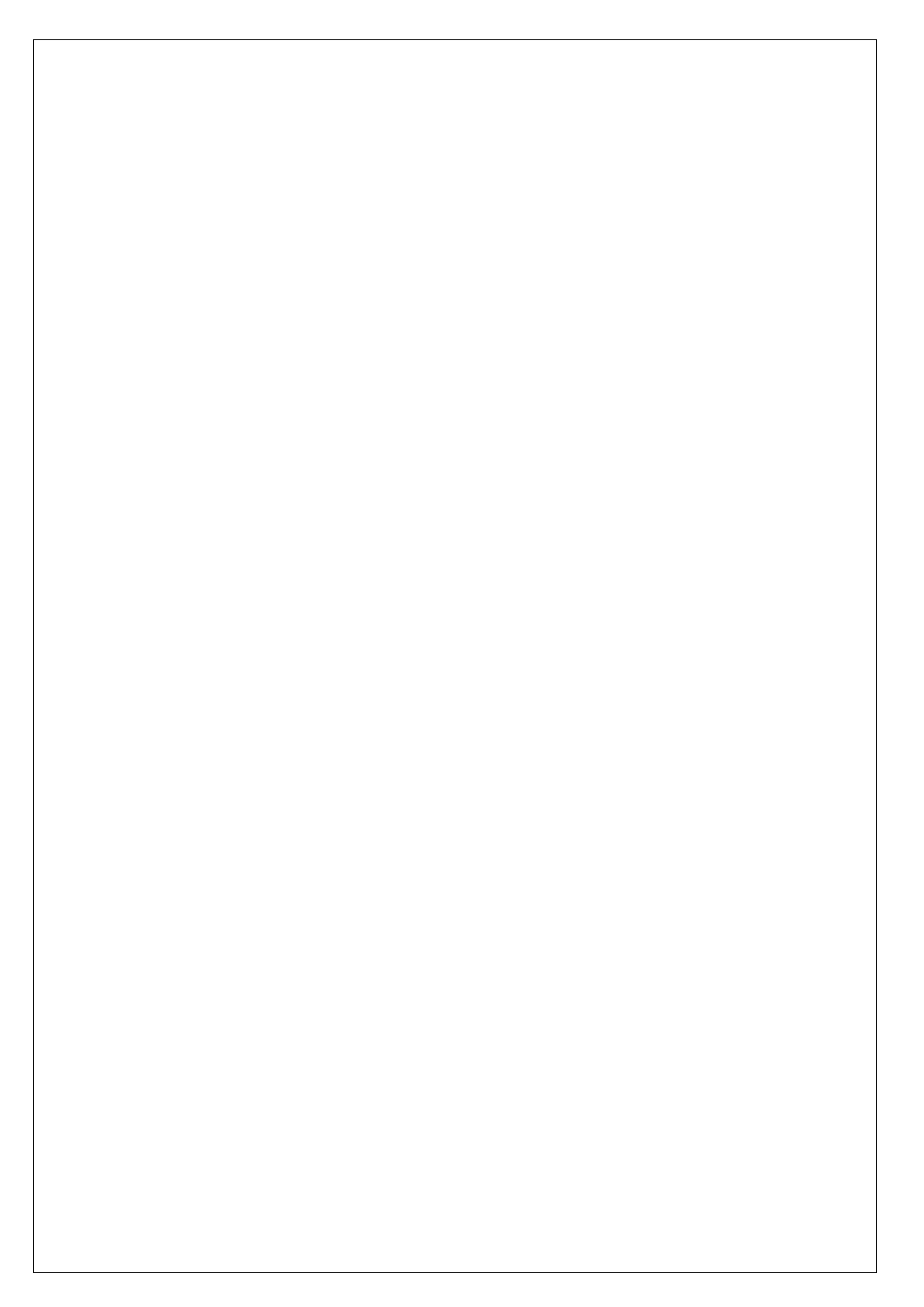# Single & Double Swing Gate Controller

#### **Introduction:**

The controller board was designed to cater for most of the basic requirements of single and double swing gates. It requires very little intervention on the part of the installers as a set of pre-defined parameters may be selected at installation time. The installer can choose between 6 different type os installation. The different options and default values are shown in the tables below.

**Installation , alignment and self learning cycle**

The installation is very simple! An initial learning cycle automatically checks limit switches position,measures open / close timing and maximum current overload . All the installer has to do is to follow thesimple instructions on page 2.

1 **All information is be displayed using a 7 Segment digit and an 8 Led Array**  Furthermore during normal it is possible to supervise different functions / levels by changing the display mode.



The factory default values (before a learning cycle ) are: The factory default input options are as follows

| <b>NORMAL CYCLE PARAMETERS</b>                  | <b>VALUES</b> |
|-------------------------------------------------|---------------|
| OPEN / CLOSE RUN TIME                           | 20 SEC        |
| STAY-OPEN TIME OUT (time before closing)        | 5 SEC         |
| LIP TIME (delay between first and second motor) | 2 SEC         |
| <b>MAXIMUM CURRENT ALLOWED MOTOR 1</b>          | 10 A          |
| <b>MAXIMUM CURRENT ALLOWED MOTOR 2</b>          | 10A           |
| COURTESY LIGHT DURATION                         | 4 MINUTES     |
|                                                 |               |
|                                                 |               |

| PEDESTRIAN CYCLE PARAMETERS                | <b>VALUES</b> |
|--------------------------------------------|---------------|
| OPEN / CLOSE RUN TIME FOR PEDESTRIAN CYCLE | 5 SEC         |
| STAY-OPEN TIME OUT FOR PEDESTRIAN CYCLE    | 2 SEC         |
| COURTESY LIGHT TIME (IF SELECTED -DIPSW 3) | 30 SEC        |

#### **COURTESY LIGHT / LOCK OPERATION**

A general purpose relay provides the facility for controlling either a courtesy light or a lock. Furthermore the installer may chose between a striker lock or a magnetic lock operation. The relay contacts are voltage free and are rated at : 10A / 220V AC or 10A / 28V DC



| <b>INPUTS</b>                         | <b>ACTIVATION</b> |
|---------------------------------------|-------------------|
| "OPEN" LIMIT SWITCH GATE 1            | ON CLOSING        |
| "CLOSED" LIMIT SWITCH GATE 1          | ON CLOSING        |
| "OPEN" LIMIT SWITCH GATE 2            | ON CLOSING        |
| "CLOSED" LIMIT SWITCH GATE 2          | ON CLOSING        |
| <b>INFRARED SAFETY BEAM</b>           | ON CLOSING        |
| TRIGGER 3 (PEDESTRIAN)                | ON CLOSING        |
| TRIGGER2 (CONDOMINIUM)                | ON CLOSING        |
| TRIGGER 1 TO OPEN GATE /AUTO-OVERRIDE | ON OPENING        |
| TRIGGER 1 TO CLOSE GATE               | ON CLOSING        |

#### BUZZER OPERATION

The controller has also the facility of warning the user before any opening or closing cycle by means of a buzzer mounted on board.

The buzzer also indicates different "error" conditions with a differentnumber of beeps.

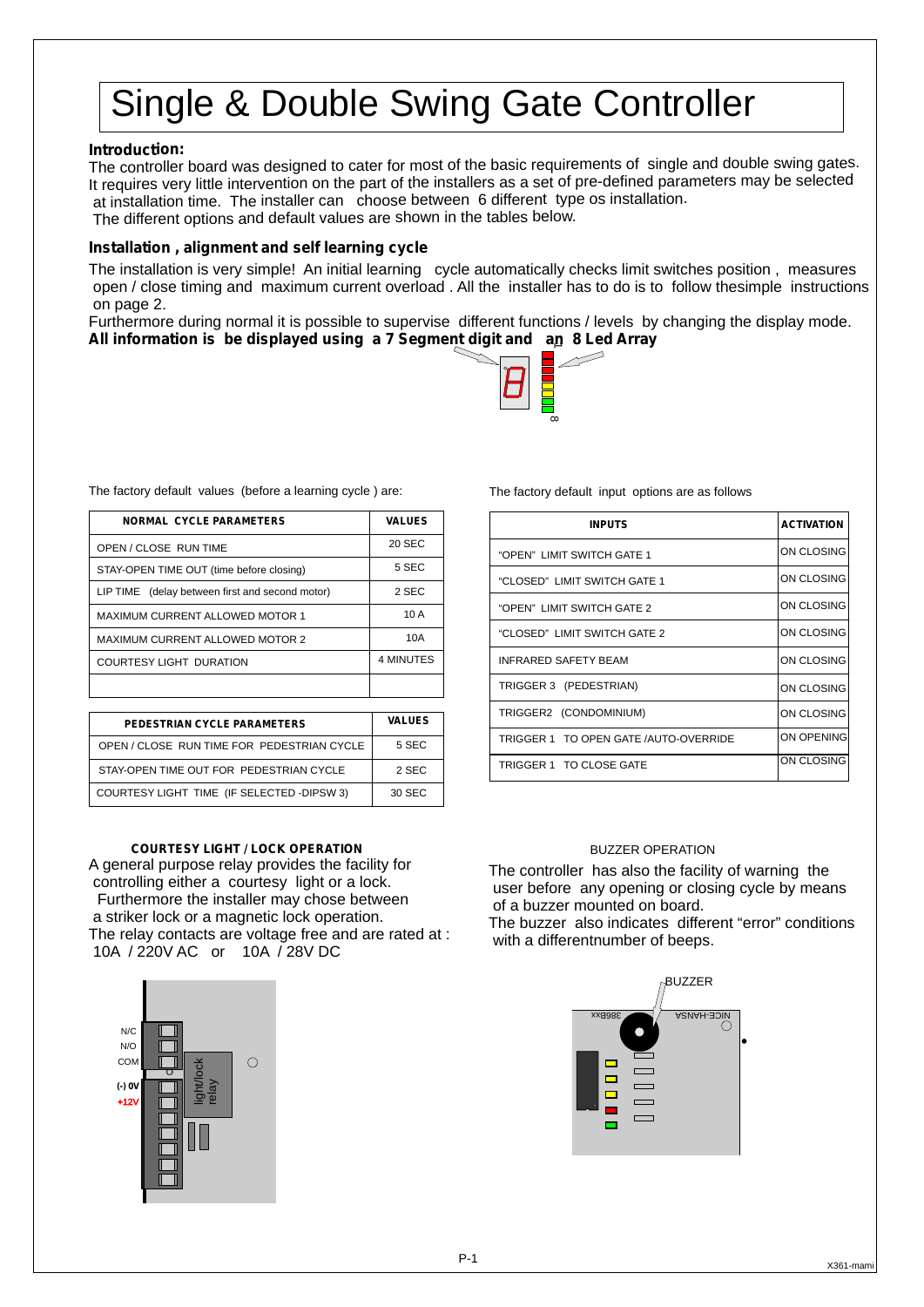# **IMPORTANT!!:**

#### **WHEN APPLYING POWER FOR THE FIRST TIME THE UNIT WILL FLASH THE LEDS (4 AT THE TIME) TO INDICATE THAT THE SYSTEM HAS TO "LEARN" THE OPEN AND CLOSE CYCLE AND STORE IT IN MEMORY. CAREFULLY FOLLOW THE 3 STEPS DESCRIBED BELOW FOR A CORRECT INITIAL SETUP**

### **STEP 1- SELECTING THE INSTALLATION TYPE**



P-2



3

8

 $X361-ma$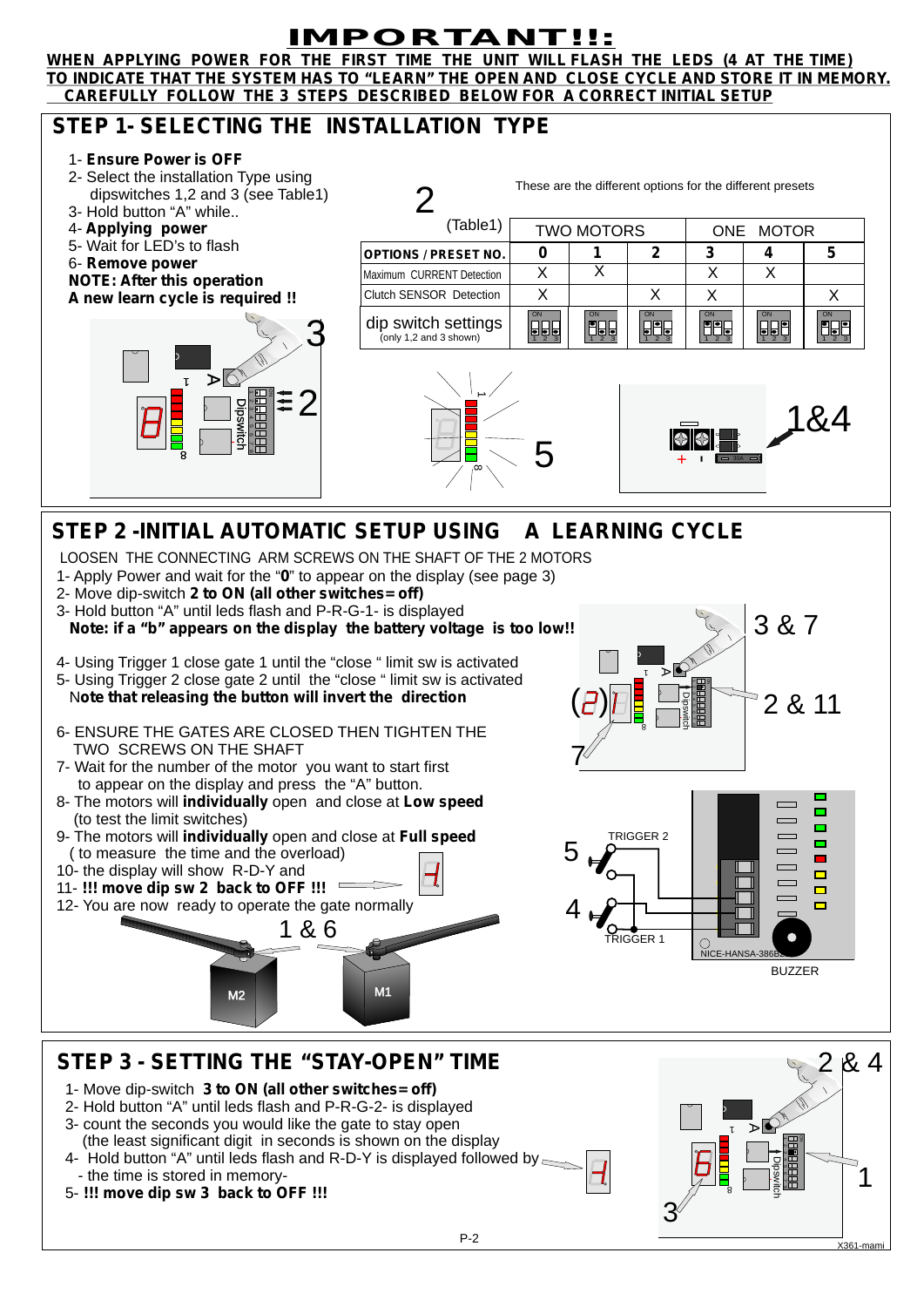#### **Power up sequence WHEN POWER IS APPLIED THE GATE , IF OPEN, WILL AUTOMATICALLY CLOSE AT A LOW SPEED.**



#### **Display modes SWING GATE**

While in CLOSED POSITION it is possible to select different type of data to be displayed on the 8 led array Pressing button "A" will cycle the display through:

- $=$  NO DISPLAY
- 1 = DISPLAY CURRENT OF MOTOR 1
- 2 = DISPLAY CURRENT OF MOTOR 2
- U = DISPLAY CURRENT UTILITIES LEDS STATUS (EMERGENCY STOPS)
- b = DISPLAY BATTERY LEVEL O = SHOW DIP SWITCH READING BY CPU
- 
- i = SHOW INPUTS READING BY CPU



#### **Dip-Switch option selection**

Different options can be changed using the 8 slide switches (8 way DIP SWITCH) mounted on board. **NOTE: most options become selectable only when the gate is in the "closed" position. For security reason during the pedestrian cycle the safety beam is INACTIVE!!! ( only the overload is active)** 

 $\,\,\,\,\,$ 

| <b>SWITCH</b><br>NO. | <b>FUNCTION</b>                            | <b>DESCRIPTION OF FUNCTION</b>                                                                                                                                                                                              |
|----------------------|--------------------------------------------|-----------------------------------------------------------------------------------------------------------------------------------------------------------------------------------------------------------------------------|
| 8                    | MAGNETIC/STRIKE<br><b>LOCK SELECT</b>      | (DIP-SWITCH 4 MUST BE ON)<br>When ON the LOCK RELAY will operate for the duration of the cycle<br>When OFF the strike lock will operate for 1 Sec before opening                                                            |
| 7                    | <b>FORCE</b><br>"STAY-OPEN"                | When ON, if TRIGGER 1 is held in for longer then 3 seconds the gate will<br>open and stay open even if the AUTO-CLOSURE SWITCH 6 is ON                                                                                      |
| 6                    | <b>FNABLE</b><br>"AUTOCLOSURE"             | When ON, the gates will AUTOMATICALLY close after the preprogrammed<br>"STAY-OPEN" time has elapsed                                                                                                                         |
| 5                    | A.S.A.P.<br>"AUTOCLOSURE"                  | When ON, the gates will AUTOMATICALLY close after the SAFETY BEAM<br>has been interrupted (will open while beam is broken but will re-close<br>immediately if beam is clear - If beam is not broken will close after 5 sec. |
| 4                    | "LOCK SELECT" /<br><b>COURTESY LIGHT</b>   | When ON the relay will activate a lock for 1 sec before the gate opens<br>When OFF the relay will activate the courtesy light for 4 minutes                                                                                 |
| 3                    | PROGRAM<br>"STAY-OPEN" TIME                | If ON while pressing button "A" - program the duration the gates will<br>stay open before closing automatically (if auto-close is selected)                                                                                 |
| 2                    | <b>FNTER INITIAL</b><br><b>MOTOR SETUP</b> | If ON while pressing button "A" - test and learn opening and closing time<br>- measure current overload for each motor                                                                                                      |
| 1                    | "LIP" FUNCTION                             | When ON, one of the two gates will open and close 2 seconds earlier<br>then the other - the FIRST motor is selected during the initial setup (pag)                                                                          |



Allow OVER-RIDE of Autoclosure Enable AUTOCLOSURE Enable A.S.A.P. Enable LOCK Operation Set "Stay-open Time" Enter Initial Settings Enable GATE LIP Magnetic Lock Select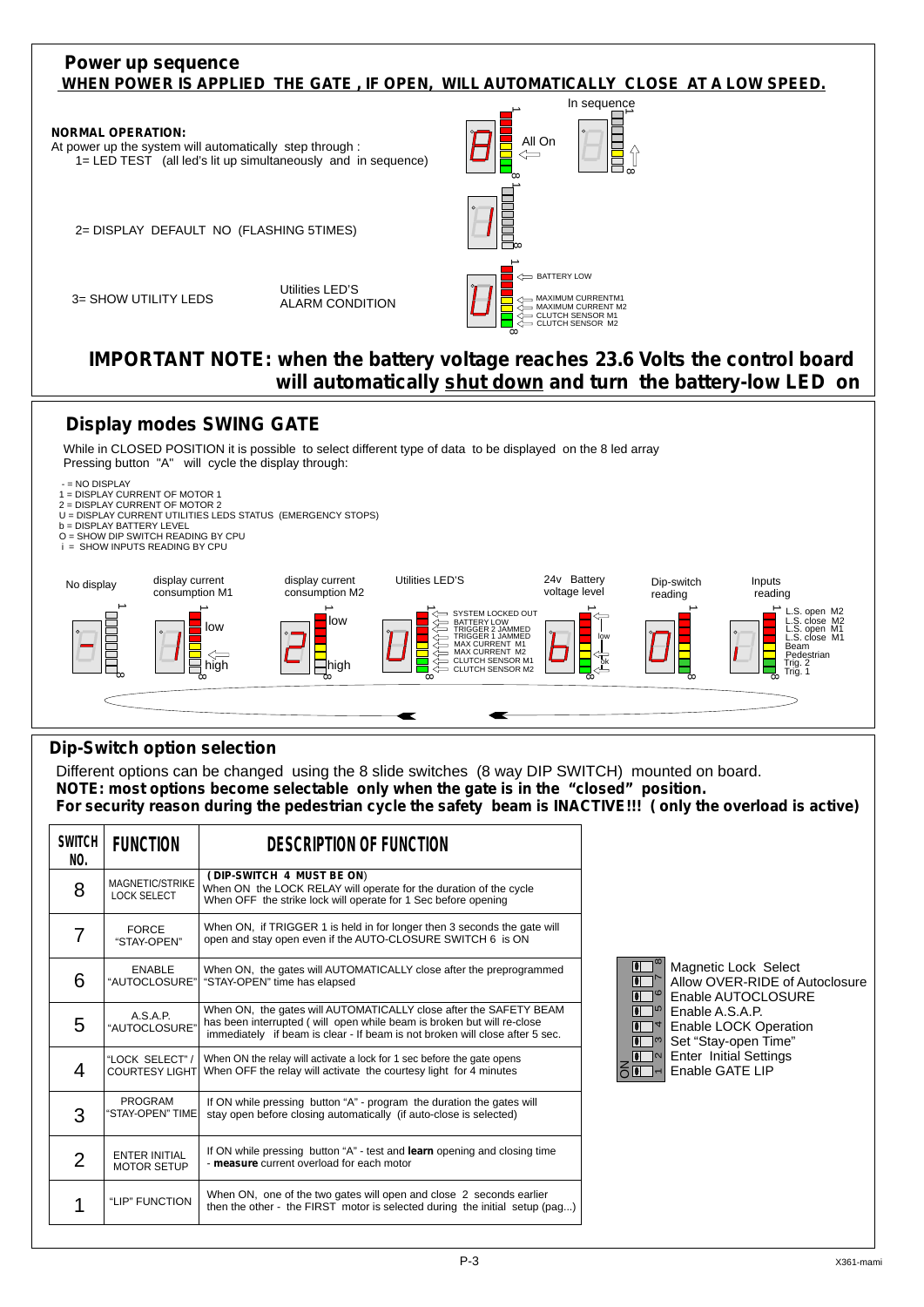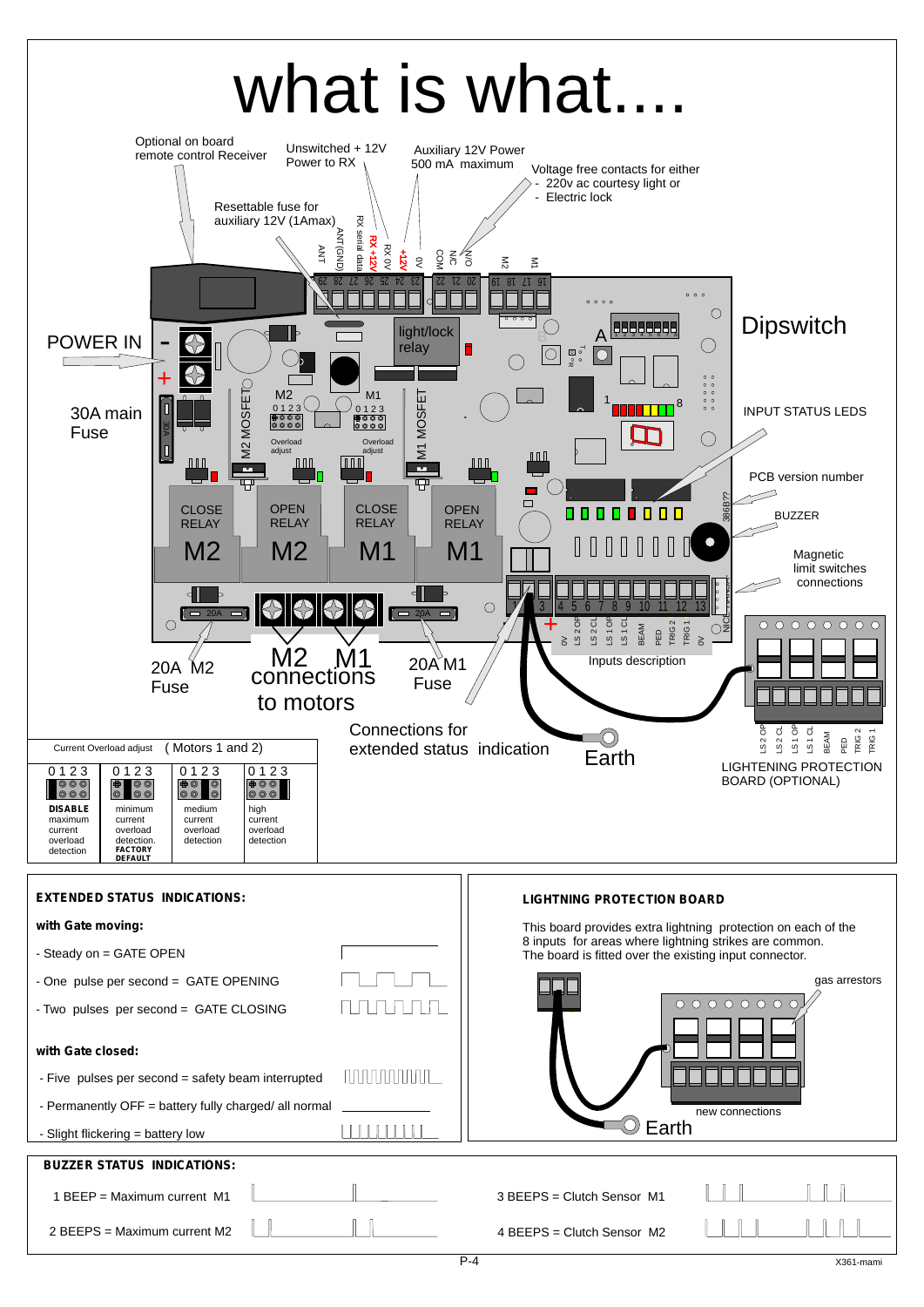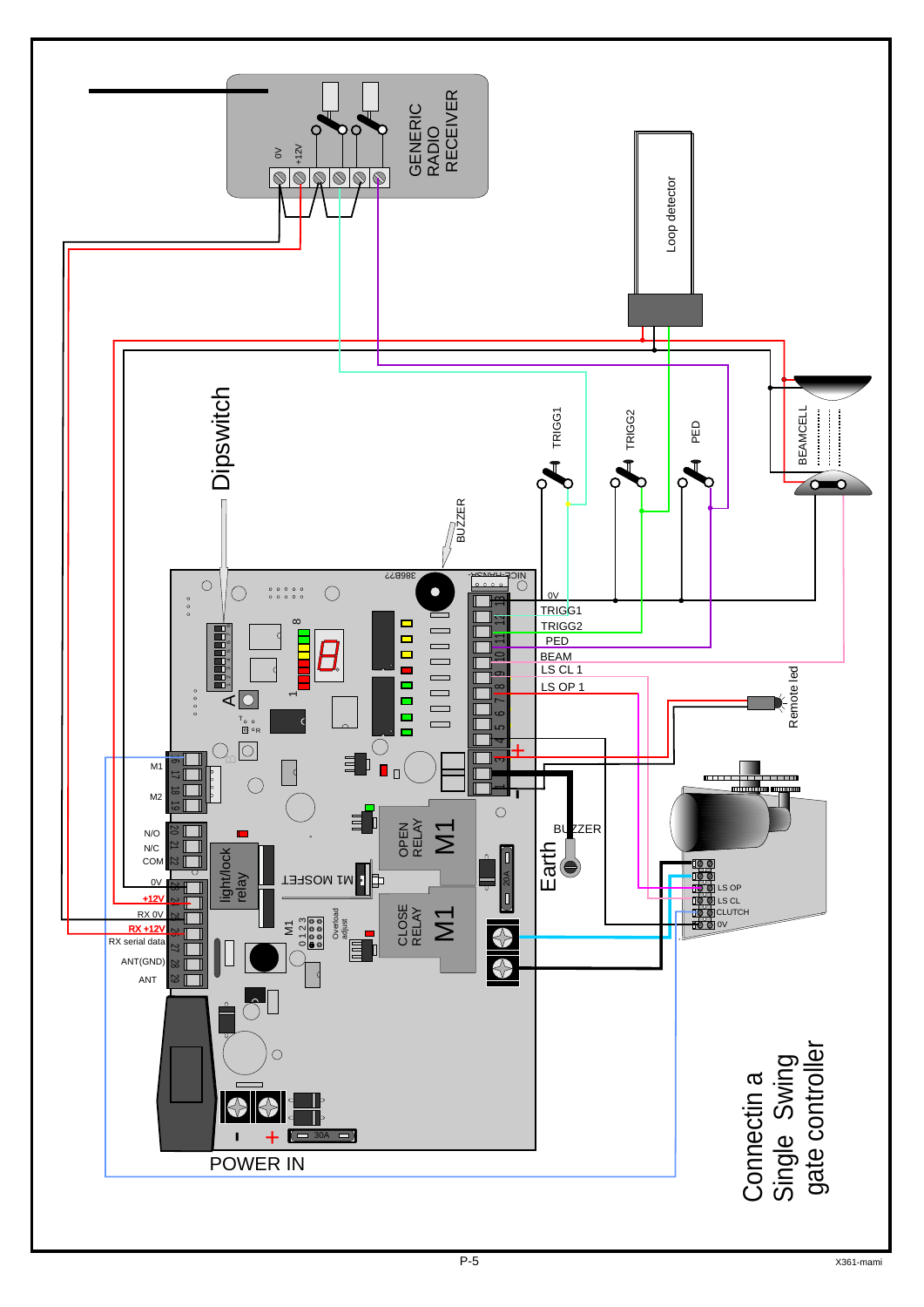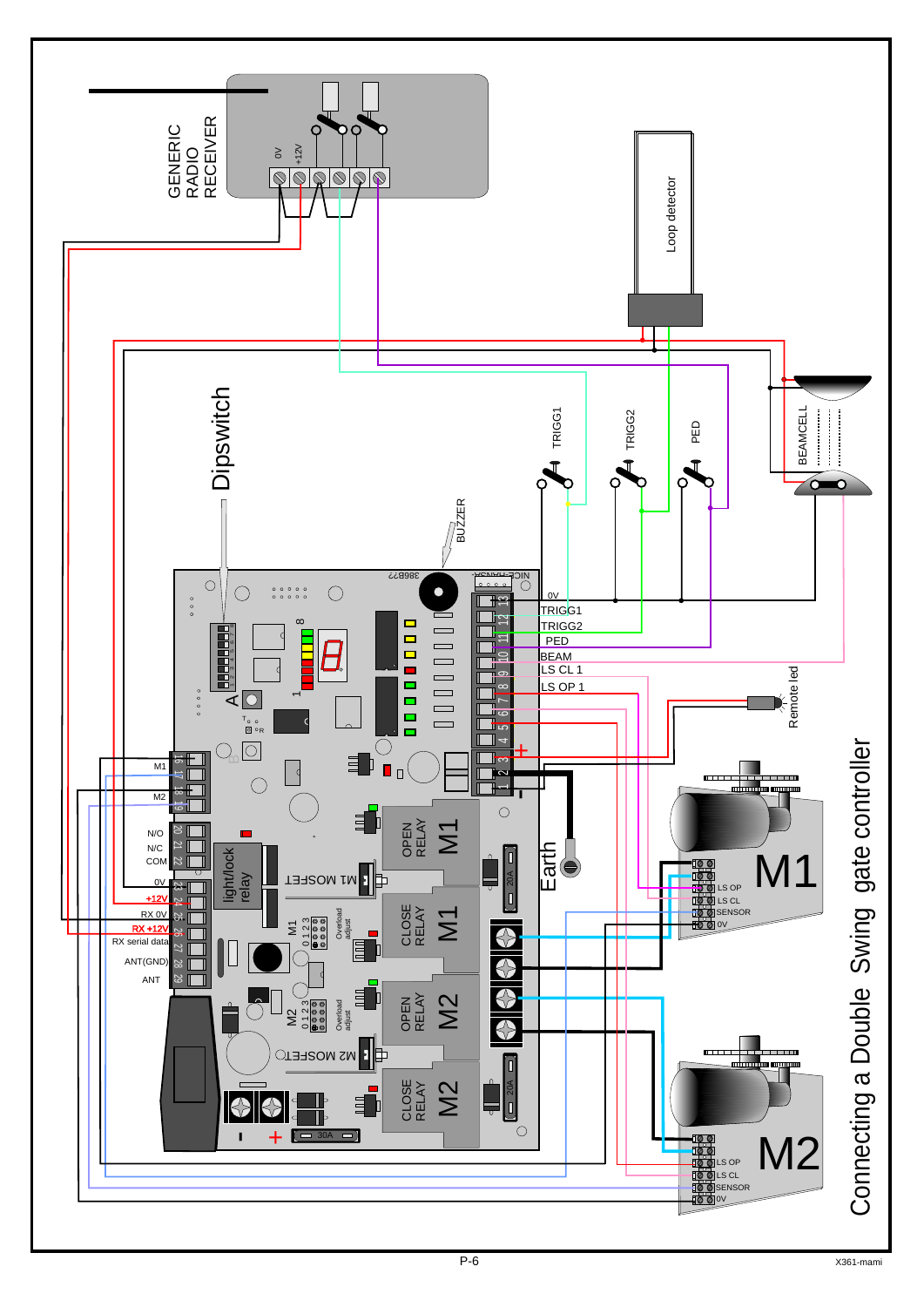### PROGRAMMING THE RADIO REMOTE CONTROL CODES

The controller has the capability of storing the codes of up to 100 remote cotrols

STORING THE REMOTE CONTROLS IS VERY EASY

- 1- ensure that the gate is in the closed condition.
- 2- set dip-switches 3 and 4 to ON
- 3- hold button A until " P r g r c " is displayed
- 4- using trigger 1 (UP) and trigger 2(DOWN) select the location in memory where you want to store the new remote control code or
- hold trigger 1 for longer then 2 seconds to access to the next free location in memory (the new location will be displayed)
- 5- press and hold button A while transmitting with the new remote control. Once stored the display will show
- 6- if you require to store more then 1 transmitter repeat sequence from point 4
- 7- to exit programming simply switch dipswitches 3 and 4 to OFF

REMOTE CONTROLL BUTTONS:

- button 1 will activate TRIGGER 1
- button 2 will activate the PEDESTRIAN trigger
- button 3 will lock the Gate ( disable all activations except radio)
- buttons 1 and 3 will unlock the gate (enable all triggers)
- button 4 will activate the courtesy light



## THINGS TO REMEMBER:

#### **BEFORE THE LEARN CYCLE:**

When applying power for the first time the unit will flash the leds (4 at the time) this indicates that the system has to "learn" the open and close cycle and store it in memory.

During the learn cycle triggers 1 and 2 buttons will CLOSE the gate . EACH TIME THE BUTTONS ARE Released the direction of the motors is inverted

If at power up a "b" appears on the display the battery voltage is too low to do the "learn" cycle. The learn cycle must be performed with FULLY CHARGED BATTERY for a correct current measurement

#### **DURING THE LEARN CYCLE:**

During the full speed procedure of the learning cycle it is possible to change the "slow-down " points of the gate while opening and while closing. To do this:

1 - Press Trigger one to start the full speed cycle

2 - as the gate approaches the open position press button A

#### **AFTER THE LEARN CYCLE:**

when power is applied or AFTER A MAINS FAILURE the gate, if open, will close automatically at low speed.

When the battery voltage reaches 23.6 volts the control board will automatically shut down and turn the battery-low led on . No operation is possible under this condition

During the pedestrian cycle the safety beam is not implemented and only the overload safety is active